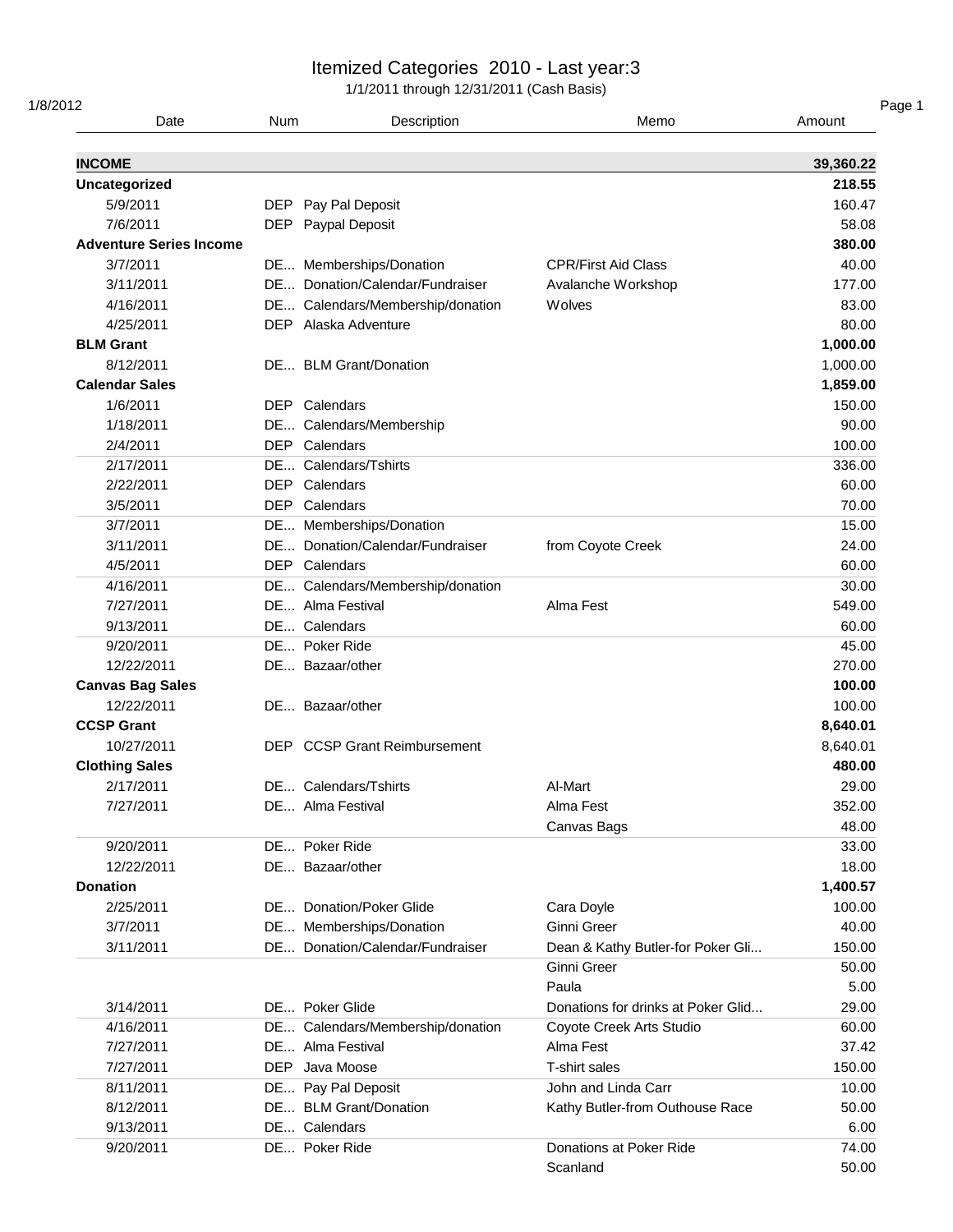| 1/8/2012<br>Date          | Num<br>Description                     | Memo                               | Amount      |
|---------------------------|----------------------------------------|------------------------------------|-------------|
| 10/5/2011                 | DE Donation/Pinnacol                   | Dean's Service Cntr - Poker Ride   | 200.00      |
| 12/22/2011                | DE Bazaar/other                        |                                    | 8.00        |
|                           |                                        | John and Linda Carr                | 381.15      |
| <b>FED WH Payable</b>     |                                        |                                    | 0.00        |
| 7/7/2011                  | 332 Cara Doyle                         |                                    | 64.00       |
| 8/5/2011                  | 340 Ginni Greer                        |                                    | 42.00       |
| 8/5/2011                  | 343  Kathleen Zeller                   |                                    | 31.00       |
| 8/5/2011                  | 344  Kat Herrera                       |                                    | 15.00       |
| 8/5/2011                  | 346  Cara Doyle                        |                                    | 47.00       |
| 9/10/2011                 | 357 Ginni Greer                        |                                    | 121.00      |
| 10/30/2011                | 370  Ginni Greer                       |                                    | 0.00        |
| 10/31/2011                | 373  IRS                               |                                    | $-347.00$   |
| 12/26/2011                | 404 Ginni Greer                        |                                    | 0.00        |
| 12/31/2011                | 407 Ginni Greer                        |                                    | 0.00        |
| 9/9/2011                  | Cara Doyle                             |                                    | 27.00       |
| <b>FICA Payable</b>       |                                        |                                    | 60.51       |
| 7/7/2011                  | 332 Cara Doyle                         |                                    | 46.05       |
| 7/6/2011                  | 333  Denise Wilson                     |                                    | 37.37       |
| 7/6/2011                  | 334  Kat Herrera                       |                                    | 16.78       |
| 7/6/2011                  | 335  Kathleen Zeller                   |                                    | 4.06        |
| 7/6/2011                  | 336 Ginni Greer                        |                                    | 10.17       |
| 8/5/2011                  | 339  Denise Wilson                     |                                    | 144.17      |
| 8/5/2011                  | 340 Ginni Greer                        |                                    | 113.04      |
| 8/5/2011                  | 341  David Cooper                      |                                    | 3.16        |
| 8/5/2011                  | 343  Kathleen Zeller                   |                                    | 27.47       |
| 8/5/2011                  | 344  Kat Herrera                       |                                    | 35.59       |
| 8/5/2011                  | 346 Cara Doyle                         |                                    | 36.16       |
| 9/10/2011                 | 357  Ginni Greer                       |                                    | 157.89      |
| 9/16/2011                 | 358 Denise Wilson                      |                                    | 168.56      |
| 10/30/2011                | 369 Denise Wilson                      |                                    | 31.79       |
| 10/30/2011                | 370 Ginni Greer                        |                                    | 8.14        |
| 10/31/2011                | 373  IRS                               |                                    | $-835.50$   |
| 12/26/2011                | 403 Denise Wilson                      |                                    | 9.66        |
| 12/26/2011                | 404 Ginni Greer                        |                                    | 7.88        |
| 12/31/2011                | 407 Ginni Greer                        |                                    | 13.21       |
| 9/9/2011                  | Cara Doyle                             |                                    | 24.86       |
| <b>Fundraising Income</b> |                                        |                                    | 260.00      |
| 7/8/2011                  | DE Park County/Calendar Pictures       | <b>Calendar Picture Donations</b>  | 85.00       |
| 7/8/2011                  | DE Donations                           | <b>Calendar Picture Donations</b>  | 95.00       |
| 7/27/2011                 | DE Alma Festival                       | <b>Photo Contest Fee</b>           | 30.00       |
|                           |                                        | Bristlecone pine picture Alma Fest | 50.00       |
| <b>Grants</b>             |                                        |                                    | 500.00      |
| 9/27/2011                 | DEP Pass Through Grant For Oddfelllows | Oddfellows                         | 1,200.00    |
| 10/5/2011                 | Park County Grant<br>DEP.              |                                    | 500.00      |
| 12/20/2011                | <b>Lindburg Construction</b><br>145    | Oddfellows                         | $-1,200.00$ |
| <b>Membership</b>         |                                        |                                    | 680.00      |
| <b>Basic</b>              |                                        |                                    | 140.00      |
| 1/18/2011                 | DE Calendars/Membership                | Scanland                           | 25.00       |
| 3/14/2011                 | DE Poker Glide                         | Goettleman                         | 25.00       |
| 4/16/2011                 | DE Calendars/Membership/donation       | Debbie & Patrick Kelley            | 15.00       |
| 8/11/2011                 | DE Pay Pal Deposit                     | John Carr and Linda Carr           | 50.00       |
| 9/20/2011                 | DE Poker Ride                          | Roz Aceto                          | 25.00       |
|                           |                                        |                                    |             |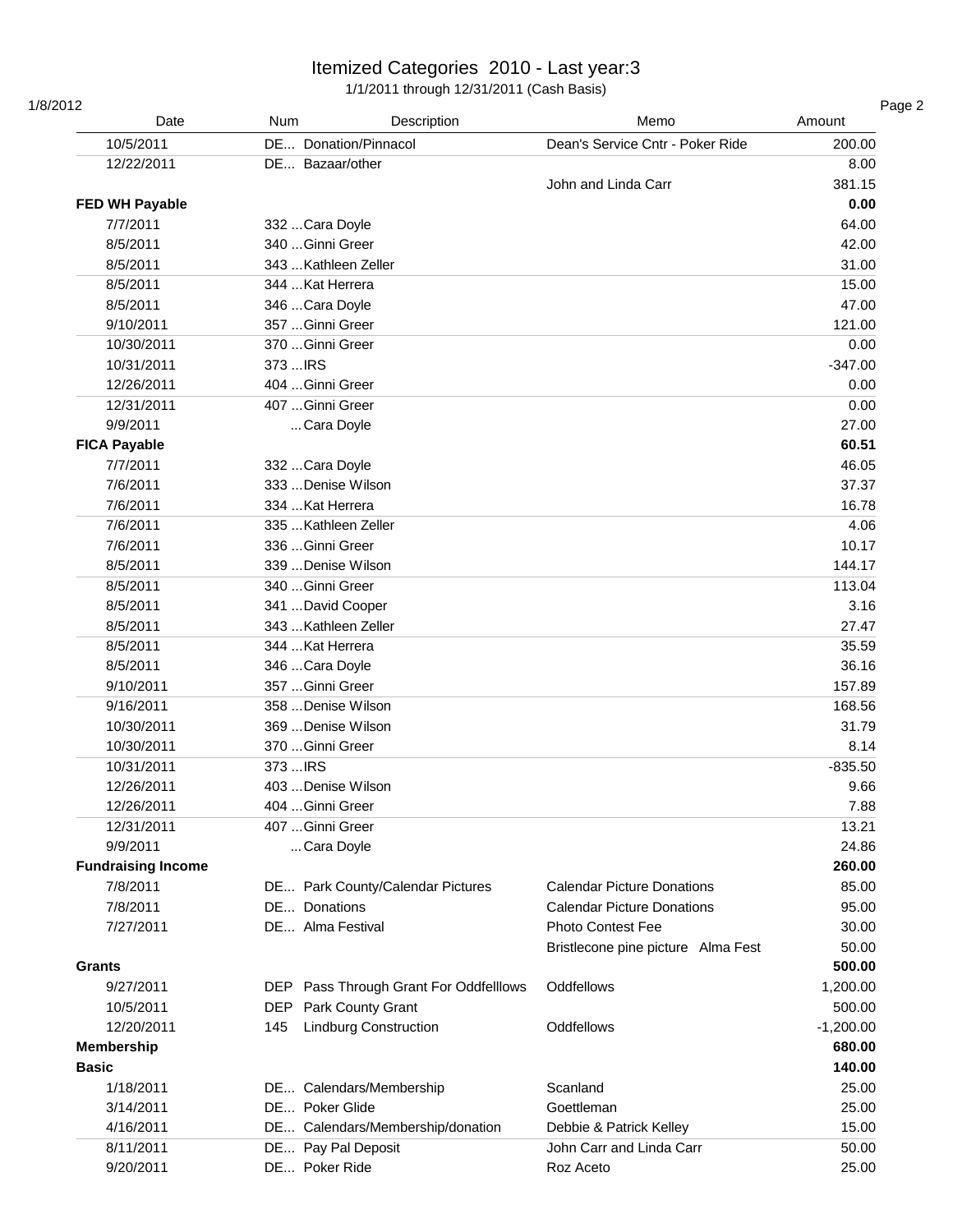| 1/8/2012                 | Date                            | <b>Num</b>            | Description                      | Memo                                  | Amount       |
|--------------------------|---------------------------------|-----------------------|----------------------------------|---------------------------------------|--------------|
| Family                   |                                 |                       |                                  |                                       | 540.00       |
| 3/7/2011                 |                                 |                       | DE Memberships/Donation          | Gannon/Greer                          | 120.00       |
| 3/14/2011                |                                 | DE Poker Glide        |                                  | Hoy/Kuenn/Braggins                    | 180.00       |
| 4/16/2011                |                                 |                       | DE Calendars/Membership/donation | Timothy & Juliana Mower               | 60.00        |
| 7/27/2011                |                                 | DE Alma Festival      |                                  |                                       | 60.00        |
| 8/11/2011                |                                 | DE Pay Pal Deposit    |                                  | Judith Connor                         | 60.00        |
| 9/20/2011                |                                 | DE Poker Ride         |                                  | O'Brien                               | 60.00        |
|                          | <b>Poker Glide Income</b>       |                       |                                  |                                       | 810.00       |
| 2/25/2011                |                                 |                       | DE Donation/Poker Glide          |                                       | 40.00        |
| 3/14/2011                |                                 | DE Poker Glide        |                                  |                                       | 770.00       |
| <b>Poker Ride Income</b> |                                 |                       |                                  |                                       | 890.00       |
| 9/20/2011                |                                 | DE Poker Ride         |                                  |                                       | 865.00       |
| 9/29/2011                |                                 | DE Poker Ride         |                                  |                                       | 25.00        |
| <b>RAC Grant</b>         |                                 |                       |                                  |                                       | 16,962.58    |
| 8/12/2011                |                                 | DEP.                  | <b>RAC Grant Reimbursement</b>   |                                       | 5,984.77     |
| 8/15/2011                |                                 | <b>DEP</b>            | <b>RAC Grant Reimbursement</b>   |                                       | 6,000.00     |
|                          | 10/19/2011                      | DEP.                  | <b>RAC Grant Reimbursement</b>   |                                       | 1,977.81     |
|                          | 10/20/2011                      |                       | DEP RAC Grant Advance            |                                       | 3,000.00     |
|                          | <b>Rare Plant Study Income</b>  |                       |                                  |                                       | 5,000.00     |
| 7/8/2011                 |                                 |                       |                                  |                                       | 5,000.00     |
| Sales - Misc             |                                 |                       | DE Park County/Calendar Pictures |                                       | 19.00        |
|                          |                                 | DE Poker Ride         |                                  |                                       |              |
| 9/20/2011                |                                 |                       |                                  | pins                                  | 15.00        |
|                          | 12/22/2011                      | DE Bazaar/other       |                                  |                                       | 4.00         |
|                          | <b>STATE WH Payable</b>         |                       |                                  |                                       | 0.00         |
| 7/7/2011                 |                                 | 332 Cara Doyle        |                                  |                                       | 30.00        |
| 8/5/2011                 |                                 | 340 Ginni Greer       |                                  |                                       | 19.00        |
| 8/5/2011                 |                                 | 343  Kathleen Zeller  |                                  |                                       | 14.00        |
| 8/5/2011                 |                                 | 344  Kat Herrera      |                                  |                                       | 7.00         |
| 8/5/2011                 |                                 | 346  Cara Doyle       |                                  |                                       | 22.00        |
| 9/10/2011                |                                 | 357  Ginni Greer      |                                  |                                       | 56.00        |
|                          | 10/30/2011                      | 370 Ginni Greer       |                                  |                                       | 0.00         |
|                          | 10/31/2011                      | 371                   | Colorado Dept. Of Revenue        | 3rd Qtr                               | $-160.00$    |
|                          | 12/26/2011                      | 404 Ginni Greer       |                                  |                                       | 0.00         |
|                          | 12/31/2011                      | 407 Ginni Greer       |                                  |                                       | 0.00         |
| 9/9/2011                 |                                 | Cara Doyle            |                                  |                                       | 12.00        |
| Youth Program            |                                 |                       |                                  |                                       | 100.00       |
| 7/8/2011                 |                                 | DE Donations          |                                  | Colorado East Donation                | 100.00       |
| <b>EXPENSES</b>          |                                 |                       |                                  |                                       | $-29,574.20$ |
| <b>Accounting</b>        |                                 |                       |                                  |                                       | $-50.00$     |
|                          | 10/31/2011                      | Jill Fishinger<br>374 |                                  | 3rd Qtr Payroll Taxes                 | $-50.00$     |
|                          | <b>Adventure Series Expense</b> |                       |                                  |                                       | $-391.91$    |
| 3/6/2011                 |                                 | Ginni Greer<br>311    |                                  | Pizza for First Aid Class             | $-55.88$     |
| 3/7/2011                 |                                 | 312  Ginni Greer      |                                  | Gift Cert for Will Barrett - Avalanch | $-20.00$     |
|                          |                                 |                       |                                  | printing Insert in Community Cale     | $-75.45$     |
| 3/7/2011                 |                                 | Cara Doyle<br>313     |                                  | reimburse for pizza                   | $-92.74$     |
| 7/11/2011                |                                 | 321 Ginni Greer       |                                  | Refreshments for Wolf Presentation    | $-69.65$     |
|                          |                                 |                       |                                  | Refreshments for Alaska Presenta      | $-31.98$     |
|                          |                                 |                       |                                  | Beer, wine for Wolf and Alaska Pr     | $-46.21$     |
| <b>Bank Charge</b>       |                                 |                       |                                  |                                       | $-36.36$     |
| 6/23/2011                |                                 | EFT.                  | Safe Deposit Box Rent            |                                       | $-15.00$     |
|                          | 9/14/2011                       |                       |                                  |                                       |              |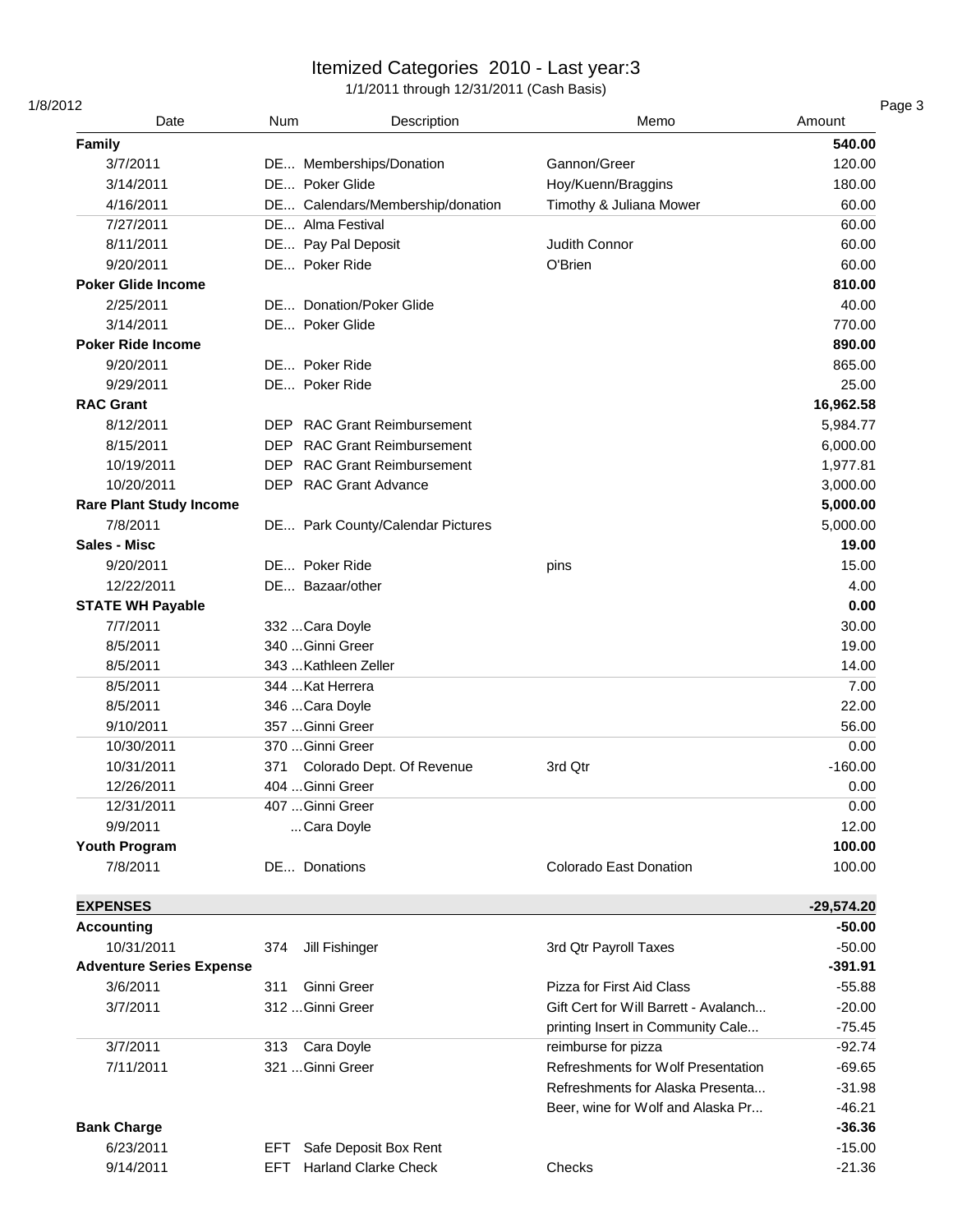| 1/8/2012<br>Date           | <b>Num</b>                  | Description                      | Memo                               | Amount      |
|----------------------------|-----------------------------|----------------------------------|------------------------------------|-------------|
| <b>Calendar Expenses</b>   |                             |                                  |                                    | $-2,006.00$ |
| 4/16/2011                  |                             | DE Calendars/Membership/donation | <b>Coyote Creek Commission</b>     | $-6.00$     |
| 9/12/2011                  | 361                         | <b>Rocket House Studios</b>      | Graphic Design                     | $-520.00$   |
| 9/12/2011                  | 362 Jara Johnson            |                                  | Printing - Spectro                 | $-1,480.00$ |
| <b>Clothing Expense</b>    |                             |                                  |                                    | $-854.56$   |
| 8/29/2011                  | Paula Scanland<br>353       |                                  | Reimburse pymt to Salt Licking G   | $-220.12$   |
| 8/29/2011                  | 354<br><b>TAG</b>           |                                  |                                    | $-213.00$   |
| 9/12/2011                  | 362  Jara Johnson           |                                  | T-shirts - Salt Licking Goat       | $-334.75$   |
| 9/12/2011                  | Paula Scanland<br>363       |                                  | Reimburse pymt to Salt Licking G   | $-36.69$    |
| 9/17/2011                  | <b>TAG</b><br>366           |                                  |                                    | $-50.00$    |
| <b>Fundraising Expense</b> |                             |                                  |                                    | $-417.47$   |
| 1/21/2011                  | 308<br>Jewels Septic        |                                  | Moonwalk?                          | $-75.00$    |
| 3/6/2011                   | Ginni Greer<br>310          |                                  | Moonwalk                           | $-13.47$    |
| 3/14/2011                  | Poker Glide<br><b>DE</b>    |                                  | Prize for Poker Glide              | $-40.00$    |
| 7/27/2011                  | DE Alma Festival            |                                  | 2012 Alma Fest booth fee           | $-55.00$    |
| 6/23/2011                  | 327<br>Java Moose           |                                  | T-shirts                           | $-100.00$   |
| 9/24/2011                  | ETE PTO<br>402              |                                  | booth at Christmas Bazaar          | $-10.00$    |
| 12/26/2011                 | 406<br>Ginni Greer          |                                  | Reimburse for canvas bags          | $-124.00$   |
| <b>Insurance</b>           |                             |                                  |                                    | 21.00       |
| <b>Other Insurance</b>     |                             |                                  |                                    | 21.00       |
| 10/5/2011                  | DE Donation/Pinnacol        |                                  | <b>Pinnacol Refund</b>             | 21.00       |
| <b>Insurance, Bus</b>      |                             |                                  |                                    | $-2,113.50$ |
| <b>D&amp;O Liability</b>   |                             |                                  |                                    | $-1,878.50$ |
| 6/7/2011                   | <b>CRS Brokerage</b><br>326 |                                  | Insurance                          | $-978.50$   |
| 7/18/2011                  | 337<br><b>CRS Brokerage</b> |                                  | Insurance                          | $-900.00$   |
| <b>Workers Comp</b>        |                             |                                  |                                    | $-235.00$   |
| 7/27/2011                  | 331                         | Pinnacol Insurance               |                                    | $-235.00$   |
| Lodging-volunteer          |                             |                                  |                                    | $-69.42$    |
| 10/5/2011                  | 368 Linda Carr              |                                  | Training                           | $-69.42$    |
| <b>Mapping</b>             |                             |                                  |                                    | $-1,160.70$ |
| 1/21/2011                  | <b>ESRI</b><br>309          |                                  | ArcPad Maintenance                 | $-257.25$   |
| 8/18/2011                  | 348<br>Ginni Greer          |                                  | <b>Mapping Supplies</b>            | $-335.45$   |
| 9/23/2011                  | Ginni Greer<br>401          |                                  | Hours                              | $-568.00$   |
| <b>Meals &amp; Entertn</b> |                             |                                  |                                    | $-192.28$   |
| 7/11/2011                  | Jara Johnson<br>322         |                                  | Food for Wendy's Wildflowers Day   | $-122.80$   |
| 10/5/2011                  | 368 Linda Carr              |                                  | Training                           | $-7.55$     |
|                            |                             |                                  | Rare Plant Project meeting`        | $-61.93$    |
| <b>Meeting Expense</b>     |                             |                                  |                                    | $-322.67$   |
| 5/20/2011                  | <b>Will Barrett</b><br>318  |                                  | <b>Liquor for Annual Meeting</b>   | $-78.07$    |
| 7/27/2011                  | 324 Cara Doyle              |                                  | Food                               | $-84.80$    |
| 6/23/2011                  | Java Moose<br>328           |                                  | Food for Annual Meeting            | $-100.00$   |
| 6/27/2011                  | Java Moose<br>329           |                                  | Rare Plant Meeting                 | $-59.80$    |
| <b>Mileage</b>             |                             |                                  |                                    | $-242.25$   |
| 10/5/2011                  | 368  Linda Carr             |                                  | Denver Botanic Gardens Rare Pla    | $-165.75$   |
|                            |                             |                                  | Rare Plant Monitoring - Blue Lakes | $-9.18$     |
|                            |                             |                                  | <b>BLM/USFS Trails Training</b>    | $-66.30$    |
|                            |                             |                                  | Rare Plant Project                 | $-1.02$     |
| <b>Office</b>              |                             |                                  |                                    | $-1,525.21$ |
| 7/27/2011                  | 324 Cara Doyle              |                                  | Computer storage/envelopes/Leafl   | $-177.86$   |
| 2/25/2011                  | <b>USPS</b><br>400          |                                  | <b>Box Rent</b>                    | $-56.00$    |
| 12/26/2011                 | Ginni Greer<br>405          |                                  | Reimburse for Computer             | $-1,291.35$ |
| Pay Pal Fees               |                             |                                  |                                    | $-8.50$     |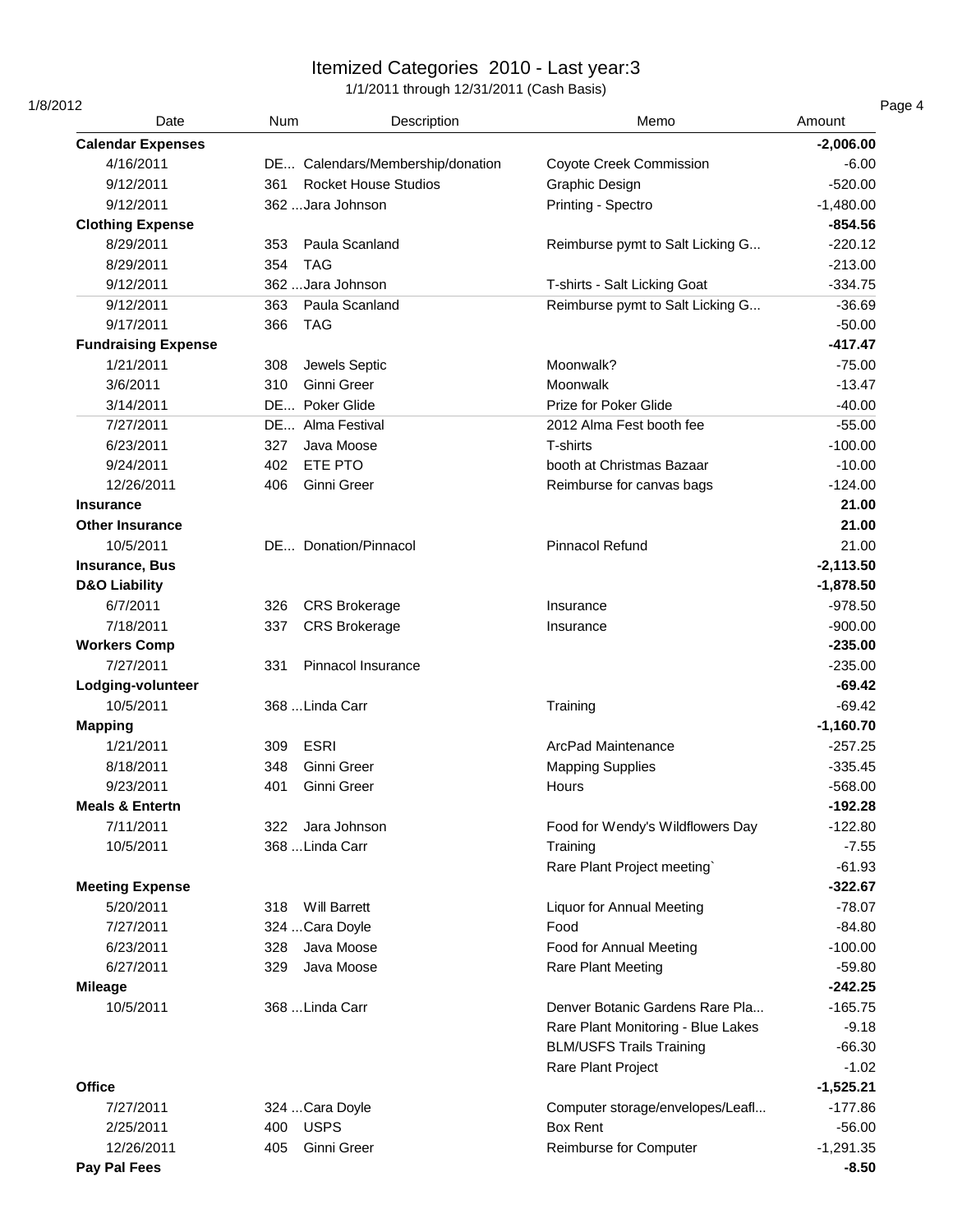| 1/8/2012<br>Date                | <b>Num</b>                             | Description | Memo                            | Amount                   |
|---------------------------------|----------------------------------------|-------------|---------------------------------|--------------------------|
| 2/14/2011                       | DEP Pay Pal Verification Deposit       |             | verification of bank account    | 0.25                     |
| 2/25/2011                       | DE Donation/Poker Glide                |             |                                 | $-4.66$                  |
| 8/11/2011                       | DE Pay Pal Deposit                     |             |                                 | $-3.24$                  |
|                                 | DE Poker Ride                          |             |                                 | $-0.85$                  |
| 9/29/2011                       |                                        |             |                                 | $-1,503.90$              |
| <b>Payroll Expenses</b>         |                                        |             |                                 |                          |
| 10/31/2011                      | 372<br><b>Colorado State Treasurer</b> |             | CO Unemployment                 | $-372.65$                |
| 10/31/2011                      | 373  IRS                               |             |                                 | $-1,131.25$<br>$-381.07$ |
| <b>Poker Glide Expense</b>      |                                        |             |                                 |                          |
| 5/20/2011                       | Jara Johnson<br>317                    |             | Food for lunch                  | $-115.60$                |
| 7/11/2011                       | 321 Ginni Greer                        |             | Soda                            | $-5.47$                  |
| 2/18/2011                       | 399<br>Jara Johnson                    |             | Permit                          | $-110.00$                |
| 3/11/2011                       | TemCash                                |             | Prizes                          | $-150.00$                |
| <b>Poker Ride Expense</b>       |                                        |             |                                 | $-1,126.63$              |
| 7/27/2011                       | 338<br><b>USDA Forest Service</b>      |             | Special use permit-Poker Ride   | $-110.00$                |
| 9/2/2011                        | 350<br>Copy Copy                       |             | <b>Posters</b>                  | $-35.03$                 |
| 9/16/2011                       | 360<br>Salt Licking Goat               |             | T-shirts                        | $-276.00$                |
| 9/17/2011                       | 364<br>Cash                            |             | Cash for drawer                 | $-75.00$                 |
| 9/17/2011                       | 365<br>Java Moose                      |             | Lunch                           | $-440.00$                |
| 9/20/2011                       | DE Poker Ride                          |             | prizes                          | $-150.00$                |
|                                 |                                        |             | redeposit drawer cash           | 75.00                    |
| 10/5/2011                       | Ginni Greer<br>367                     |             | Print flier/soda for lunch      | $-115.60$                |
| <b>Rare Plant Study Expense</b> |                                        |             |                                 | $-835.12$                |
| 7/11/2011                       | <b>Mountain Grown Gardens</b><br>323   |             | Seeds                           | $-200.00$                |
| 7/27/2011                       | 324 Cara Doyle                         |             | food for Wendy's Wildflowers We | $-8.08$                  |
| 7/27/2011                       | Denise Wilson<br>330                   |             | supplies                        | $-139.53$                |
| 8/5/2011                        | 342<br>Denise Wilson                   |             | reimbursement - hand lens       | $-60.57$                 |
| 8/18/2011                       | Ginni Greer<br>347                     |             | Rare Plant Project-Supplies     | $-55.85$                 |
| 9/8/2011                        | Ginni Greer<br>355                     |             | Mileage - July/Aug              | $-320.54$                |
| 9/8/2011                        | 356<br>Ginni Greer                     |             | Weed Pull Supplies              | $-50.55$                 |
| <b>Signs</b>                    |                                        |             |                                 | $-240.00$                |
| 8/22/2011                       | Don Hermansen<br>349                   |             |                                 | $-240.00$                |
| <b>Training</b>                 |                                        |             |                                 | $-220.00$                |
| 5/19/2011                       | Linda Carr<br>315                      |             | Rare Plant Monitoring Steward   | $-50.00$                 |
| 5/19/2011                       | Kirsten Springer<br>316                |             | Crew Leader Training - OSI      | $-60.00$                 |
| 7/11/2011                       | 321  Ginni Greer                       |             | Rare Plant Monitor Training     | $-50.00$                 |
|                                 |                                        |             | Crew Leader Training - OSI      | $-60.00$                 |
| <b>Wages</b>                    |                                        |             |                                 | $-15,858.70$             |
| 7/7/2011                        | 332 Cara Doyle                         |             |                                 | $-815.00$                |
| 7/6/2011                        | 333  Denise Wilson                     |             |                                 | $-661.50$                |
| 7/6/2011                        | 334  Kat Herrera                       |             |                                 | $-297.00$                |
| 7/6/2011                        | 335  Kathleen Zeller                   |             |                                 | $-72.00$                 |
| 7/6/2011                        | 336 Ginni Greer                        |             |                                 | $-180.00$                |
| 8/5/2011                        | 339  Denise Wilson                     |             |                                 | $-2,551.50$              |
| 8/5/2011                        | 340 Ginni Greer                        |             |                                 | $-2,000.70$              |
| 8/5/2011                        | 341  David Cooper                      |             |                                 | $-56.00$                 |
| 8/5/2011                        | 343  Kathleen Zeller                   |             |                                 | $-486.00$                |
| 8/5/2011                        | 344  Kat Herrera                       |             |                                 | $-630.00$                |
| 8/5/2011                        | 346 Cara Doyle                         |             |                                 | $-640.00$                |
| 9/10/2011                       | 357  Ginni Greer                       |             |                                 | $-2,794.50$              |
| 9/16/2011                       | 358  Denise Wilson                     |             |                                 | $-2,983.50$              |
| 10/30/2011                      | 369  Denise Wilson                     |             |                                 | $-562.50$                |
| 10/30/2011                      | 370  Ginni Greer                       |             |                                 | $-144.00$                |